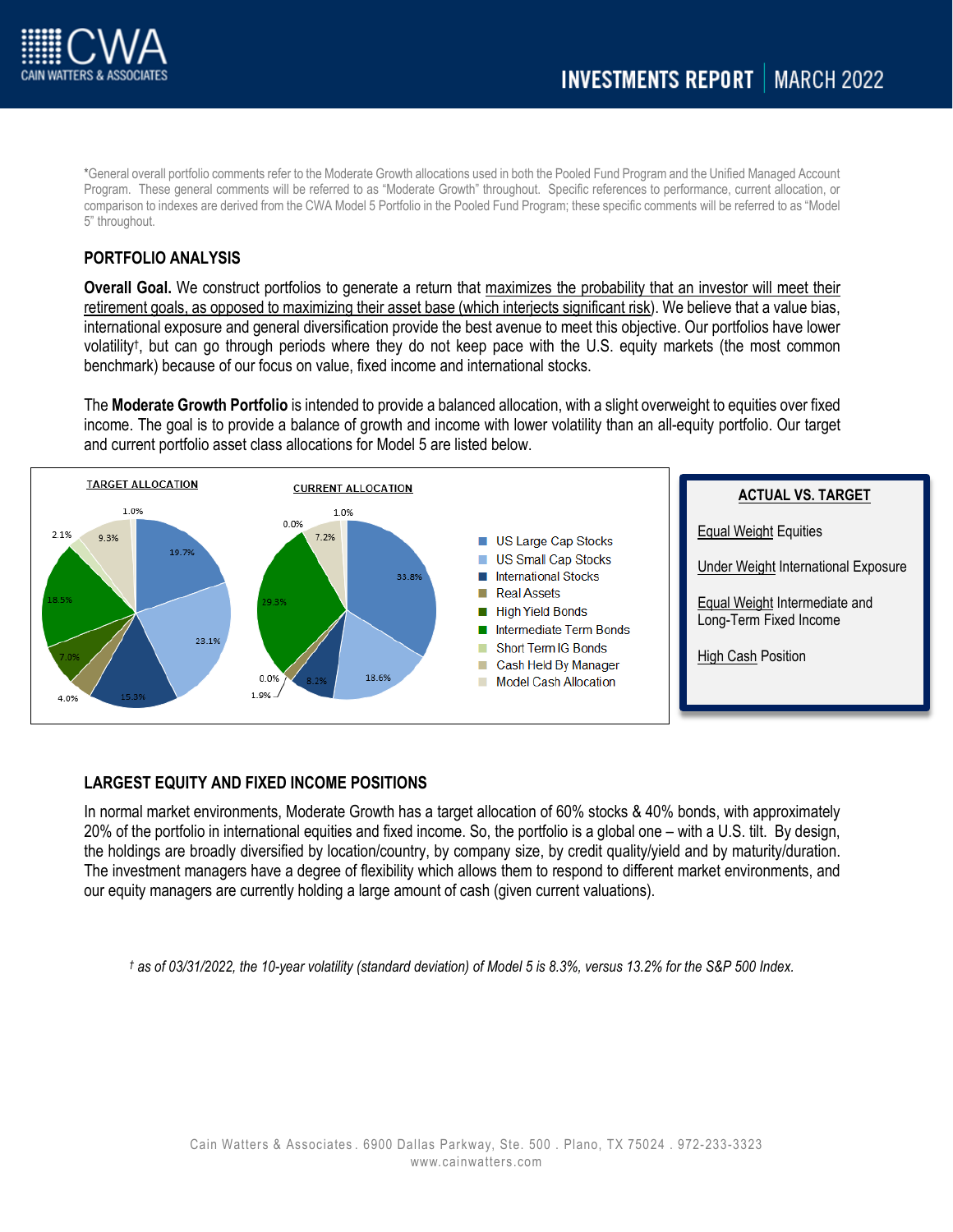

### **PERFORMANCE**

The Moderate Growth portfolios in the Pooled Fund Program and the Unified Managed Account Program have slightly different investments, costs and thus returns. Accordingly, we direct you to your account statement for your individual performance.

In March, Model 5 (net of fees and expenses) market performed compared to the Global 60/40 Index, underperformed compared to the U.S. 60/40 Index, and outperformed compared to the S&P Moderate Growth which posted the following returns:

| PERFORMANCE                                 | <b>MAR</b> | <b>COMMENTS</b>                                                                                                                                                                                                     |
|---------------------------------------------|------------|---------------------------------------------------------------------------------------------------------------------------------------------------------------------------------------------------------------------|
| Global 60/40 Benchmark Index <sup>(2)</sup> | $0.00\%$   | Domestic equity markets outperformed Global equity markets during the<br>quarter. Domestic bond markets also underperformed Global bond<br>markets, however both bond markets were in negative territory for March. |
| U.S. $60/40$ Benchmark Index $(3)$          | 1.11%      |                                                                                                                                                                                                                     |
| S&P Moderate Growth Index <sup>(4)</sup>    | $-0.30\%$  |                                                                                                                                                                                                                     |

- (1) "Market Perform" means within a range of +10 bps to -10 bps of the applicable index for the month (or +/- 8 bps per month for YTD performance); "Outperform" means more than +10 bps for the month (or more than +8 bps per month for YTD performance); "Underperform" means more than -10 bps for the month (or more than -8 bps per month for YTD performance). **Please note performance comparison comments are based upon Model 5 Pooled Fund Program data. There are inherent limitations in the use of model performance – please read the Model Disclosure found on page 6. Investors should consult their individual custodial statement for actual performance of individual portfolios. Actual performance comparisons may differ from model comparisons.**
- (2) Global 60/40 Benchmark is 60% MSCI ACWI Index & 40% Barclays Global Aggregate Bond Index.
- (3) US 60/40 Benchmark is 60% S&P 500 Index & 40% Barclays U.S. Aggregate Bond Index.
- (4) S&P Moderate Growth Index is 50% S&P Target Risk Moderate Index & 50% S&P Target Risk Growth Index.

# **MARKET PERFORMANCE**

#### **Equities**

| <b>PERFORMANCE</b>                     | <b>MAR</b> | <b>MULTIPLE</b> | <b>COMMENTS</b>                                                                                                                                                                                                 |
|----------------------------------------|------------|-----------------|-----------------------------------------------------------------------------------------------------------------------------------------------------------------------------------------------------------------|
| U.S. Equities $(5)$                    | 3.24%      | 24.9X           | Equities were broadly higher during the month, with the market starting to show<br>resilience to a near constant onslaught of negative geopolitical news and rising<br>rates.                                   |
| International Developed <sup>(6)</sup> | 0.74%      | 14.4X           | International markets were modestly positive during the month. International<br>markets are underperforming in the U.S. given that a recession in Europe is<br>highly probable following the Ukraine situation. |
| Emerging Markets <sup>(7)</sup>        | $-2.25%$   | 13.2X           | Rising commodity prices and a strong U.S. Dollar are a perfect storm for EM<br>and we would expect EM to continue to struggle on a relative and absolute<br>basis if this persists.                             |

(5) U.S. Equities are represented by the Russell 3000 Index.

(6) International Developed is the MSCI EAFE Index.

(7) Emerging Markets is the MSCI EM Index.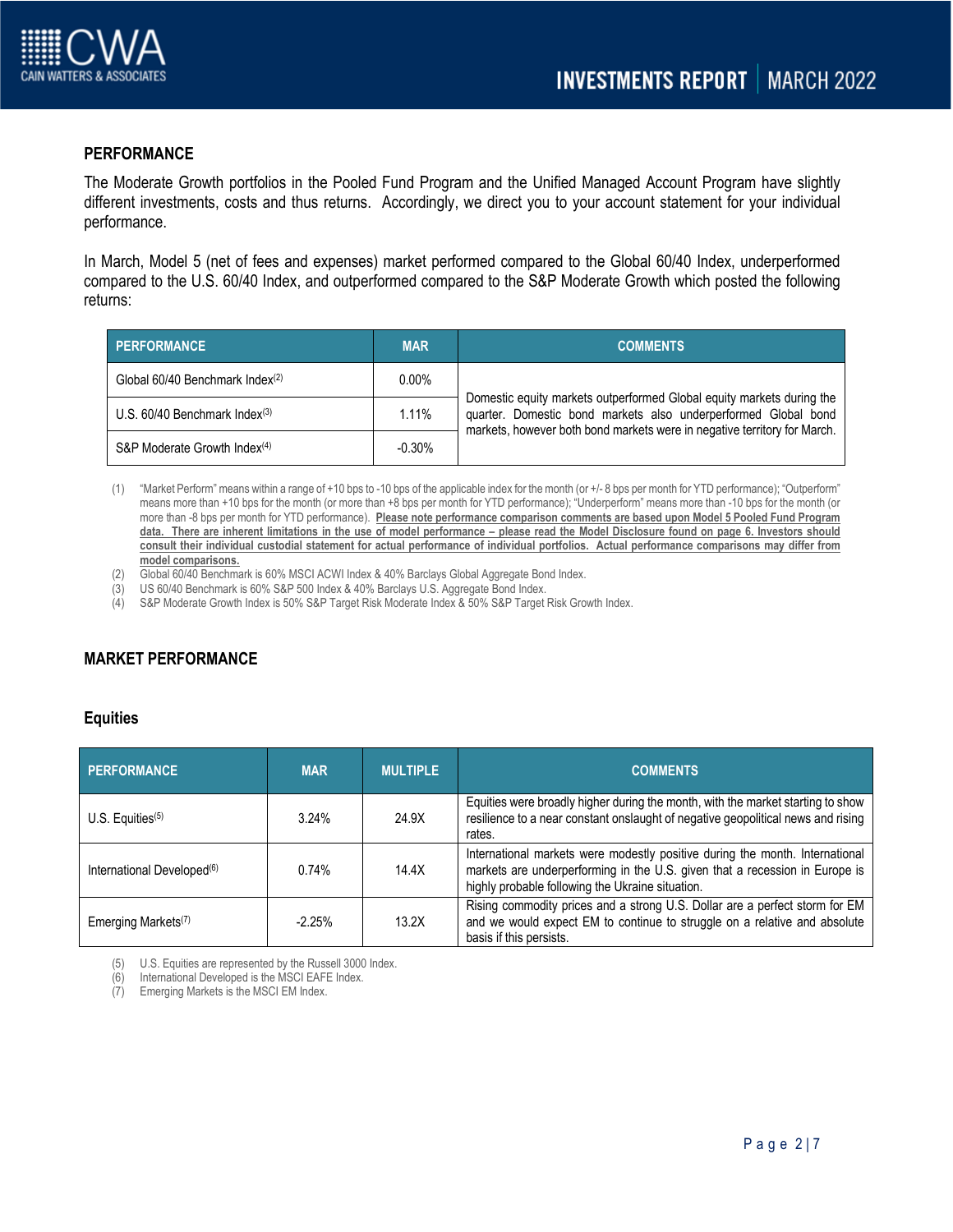

#### **Fixed Income**

| <b>PERFORMANCE</b>                               | <b>MAR</b> | <b>SPREAD</b><br><b>OVER UST</b><br><b>10 YEAR</b> | <b>COMMENTS</b>                                                                                                                                   |
|--------------------------------------------------|------------|----------------------------------------------------|---------------------------------------------------------------------------------------------------------------------------------------------------|
| U.S. Treasuries (Medium Duration) $(8)$          | $-4.05%$   |                                                    | Yields rose during the month.                                                                                                                     |
| U.S. Treasuries (Longer Duration) <sup>(9)</sup> | $-5.49%$   | 0.15%                                              | Long-term yields moved higher during the month post the Fed<br>raising rates and commentary that they may speed up their hiking<br>schedule.      |
| Global Fixed Income <sup>(10)</sup>              | $-3.05%$   | $-0.22%$                                           | Global bonds fell during the month.                                                                                                               |
| Emerging Fixed Income <sup>(11)</sup>            | $-4.08%$   | 3.31%                                              | Emerging market debt fell during the month in response to the<br>situation in the Ukraine, rising commodity prices and a stronger<br>U.S. Dollar. |
| High Yield <sup>(12)</sup>                       | $-1.15%$   | 3.58%                                              | High Yield was negative during the month.                                                                                                         |

(8) U.S. Treasuries (7-10 Years), represented by the Barclays U.S.T 7-10 Yr Total Return Index

(9) U.S. Treasuries (20+ Years), represented by the Barclays U.S.T 20+ Yr Total Return Index

(10) Barclays Global Aggregate Bond Index.

(11) Barclays Emerging Markets EMEA Total Return

(12) Barclays U.S. Corporate High Yield Index.

**Commodities and Real Assets**. The Model 5 portfolios do not have significant exposure to commodities, except indirectly. However, commodities and real assets (real estate) provide a good sense of global demand (in the case of industrial commodities) or fear (gold).

| <b>PERFORMANCE</b>                  | <b>MAR</b> | <b>TREND</b> | <b>COMMENTS</b>                                                                         |
|-------------------------------------|------------|--------------|-----------------------------------------------------------------------------------------|
| Energy <sup><math>(13)</math></sup> | 12.47%     | UP           | Oil has continued to surge higher after the shock from the Russia/Ukraine<br>situation. |
| Real Estate <sup>(14)</sup>         | 6.59%      | UP.          | Real Estate continued its march higher during the month.                                |
| Industrial Metals <sup>(15)</sup>   | 6.98%      | UP           | Industrial metals continued to move higher during the month.                            |
| Gold <sup>(16)</sup>                | 1.27%      |              | Gold continues to perform better.                                                       |

(13) S&P GSCI Energy Total Return Index.

(14) Dow Jones U.S. Real Estate Index.

(15) S&P GSCI Industrial Metals Total Return Index.

(16) SPDR Gold Shares (GLD).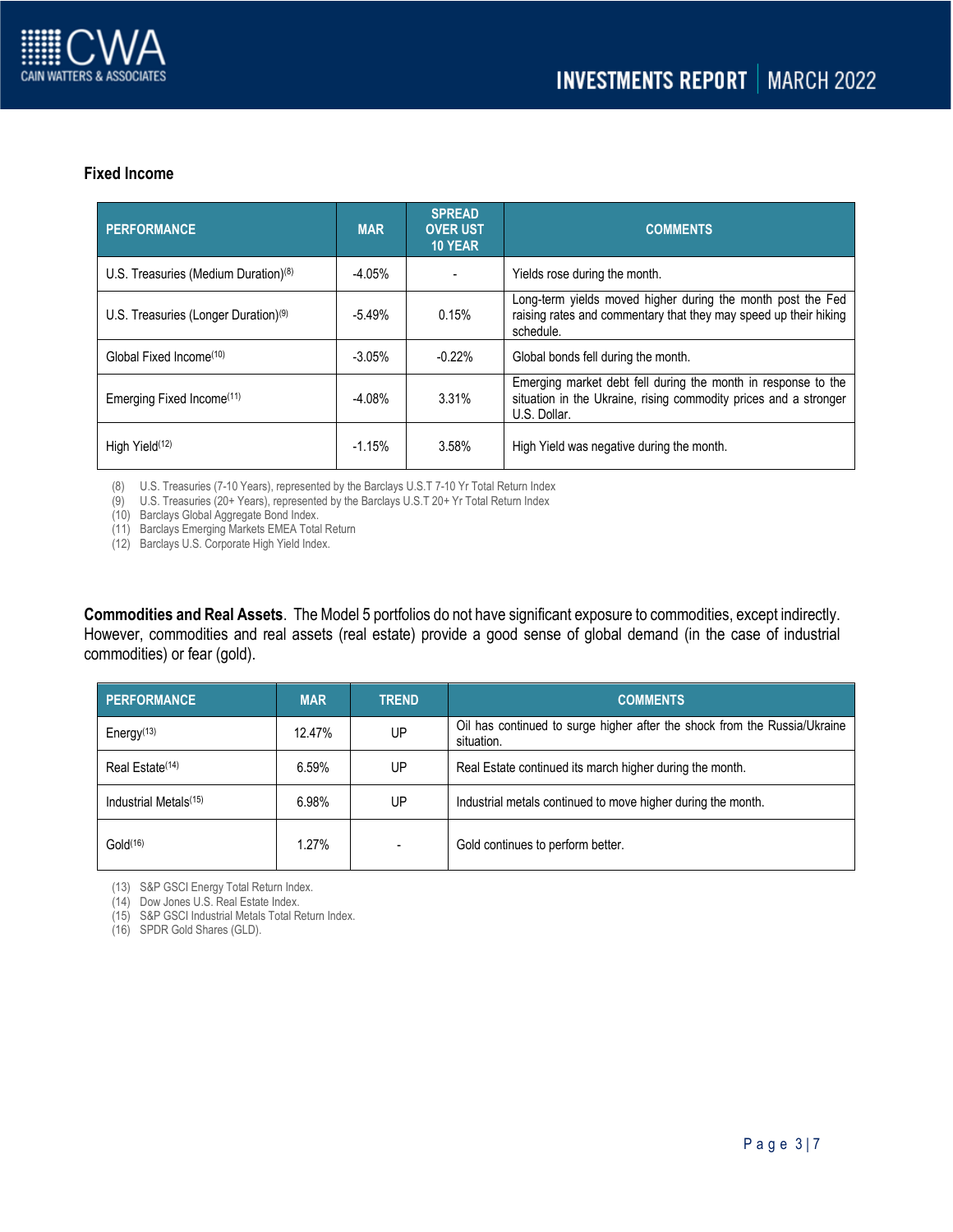



## **Market Comments**

This month, we thought we would present a couple of charts that very succinctly sum up where we are in terms of the global economy.



While many of us are operating as though the pandemic is over, economically the effects of the pandemic are still in full force. By just looking at the chart above, it's no wonder pricing pressures remain. China has since been in lockdown in several provinces. Pricing pressures look to remain higher for longer, which will keep a floor under inflation and that floor keeps being moved higher. We still believe that inflation will begin to moderate in the back half of 2022, but the persistence of the virus overseas combined with upward pressure on commodity prices stemming from the Ukraine situation means that inflation is going to likely hang around for longer than expected.

In the bond market, rates continue to move higher, with the Fed stating that they may speed up their hiking schedule to combat inflation. As well, the below chart shows just why the bond market has been so volatile, even with the Fed telegraphing their every move. The captive buyer – global central banks – has stepped away! While we believe the bond market will become range bound in the coming months, the lack of liquidity support, coupled with the Fed stating that they will begin quantitative tightening soon, means that bond market volatility will be here to stay for the foreseeable future. The bond market will continue to be the tail that wags the dog as we move into the summer.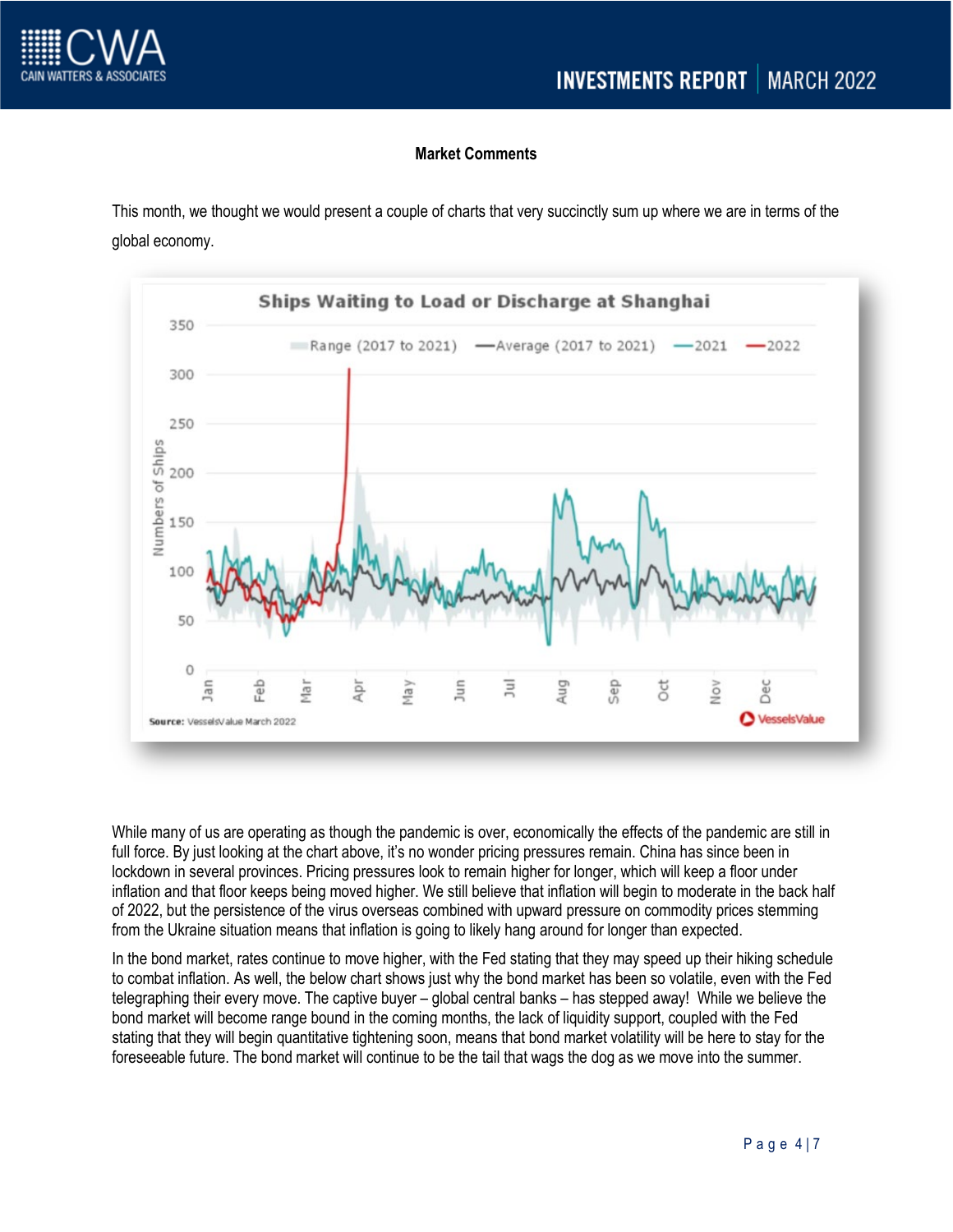

Combined, these two issues alone are reason enough to remain cautious but engaged in the markets. Risk management should be employed at all times, and investors should shy away from speculative investments given the economic and geopolitical backdrop.

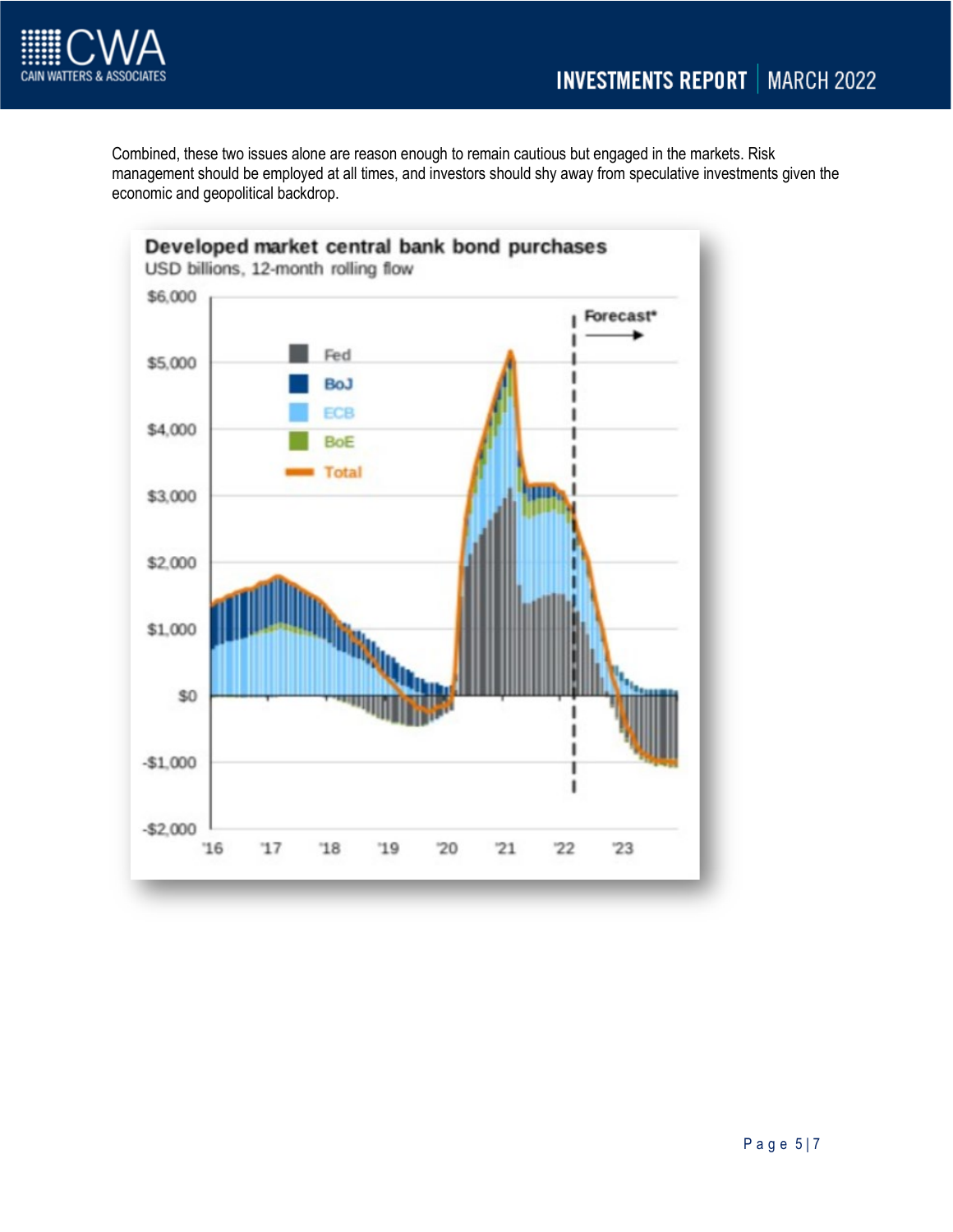

# **Further Reading**

#### **For Lessons on Fighting Inflation, Skip Over Volker to 1946, Guggenheim Investments, March 22,2022**

[https://www.guggenheiminvestments.com/institutional/perspectives/global-cio-outlook/lessons-fighting-inflation-skip](https://www.guggenheiminvestments.com/institutional/perspectives/global-cio-outlook/lessons-fighting-inflation-skip-over-volcker-1946)[over-volcker-1946](https://www.guggenheiminvestments.com/institutional/perspectives/global-cio-outlook/lessons-fighting-inflation-skip-over-volcker-1946)

#### *For questions, or to request additional information, please contact your CWA Financial Planner*

#### **DISCLOSURES**

#### **PAST PERFORMANCE IS NOT AN INDICATOR OF FUTURE MARKET RETURNS.**

*Cain Watters is a Registered Investment Advisor. Request Form ADV Part 2A for a complete description of Cain Watters Advisors' investment advisory services. Diversification does not ensure a profit and may not protect against loss in declining markets. No inference should be drawn that managed accounts will be profitable in the future or that the Manager will be able to achieve its objectives. Investing involves risk and the possibility of loss, including a permanent loss of principal.* 

Asset allocation and diversification do not assure or guarantee better performance and cannot eliminate the risk of investment losses. All investments and strategies have the potential for profit or loss. Different types of investments involve higher and lower levels of risk. Historical performance returns for investment indexes and/or categories, usually do not deduct transaction and/or custodial charges or an advisory fee, which would decrease historical performance results. There are no assurances that a portfolio will match or exceed any specific benchmark.

*This commentary contains the opinions of the CWA Investment Committee at the time of publication and is subject to change. Market and economic factors can change rapidly, producing materially different results. This update is intended for clients currently invested in CWA Recommended Investment Programs. This is not intended to be personalized investment advice. This does not take into account a particular investor's financial objectives or risk tolerances. Any specific mention of securities is for informational purposes only and is not intended as a recommendation or solicitation to purchase.* 

*CWA Model 5 Moderate Growth Pooled Fund Program: The target allocation and portfolio data used throughout this presentation is for the CWA Model 5 recommended for participants in the Pooled Fund Program. This Model is the most common recommendation and is used here to illustrate the CWA methodology. Other CWA Recommended Investment Program models will vary in asset allocation and underlying manager and/or security selection. Clients should discuss these models and programs with their planner prior to selection.* 

*\*\*The CAPE ratio is a valuation measure that uses real earnings per share (EPS) over a 10-year period to smooth out fluctuations in corporate profits that occur over different periods of a business cycle. The ratio is generally applied to broad equity indices to assess whether the market*  is undervalued or overvalued. While the CAPE ratio is a popular and widely-followed measure, several leading industry practitioners have *called into question its utility as a predictor of future stock market returns. The CAPE ratio, an acronym for Cyclically Adjusted P/E (i.e. Price-Earnings) ratio, was popularized by Yale University professor Robert Shiller. It is also known as the Shiller P/E ratio.*

*+Statements relating to Value outperforming Growth are based upon the data of the Fama-French 3-Factor Model. A pioneering study by renowned academics, Eugene Fama and Ken French, suggesting that three risk factors: market (beta), size (market capitalization) and price (book/market value) dimensions explain 96% of historical equity performance.*

*Model Performance Disclosure: Model performance is NOT an indicator of future or actual results. Performance does not*  represent the returns that any individual investor actually received. Cain Watters Investors may incur a loss. Cain Watters Models *contain allocations to several different common pooled trust funds. Each individual pooled trust fund has a defined investment strategy; usually designed around a specific asset class. Investment managers and their respective strategies are chosen to meet each of the pooled funds' objectives. Investors in the models pay a monthly asset based trust fee, based on their average investment balance during the month. Model performance is calculated using the reported net asset value of each individual pooled fund. Performance for the individual funds is then weighted according to the model target allocation. Model performance includes the reinvestment of dividends and interest. The annual trust fee of 0.65% is subtracted from gross returns on a pro-rated basis of 0.0541% per month; and includes*